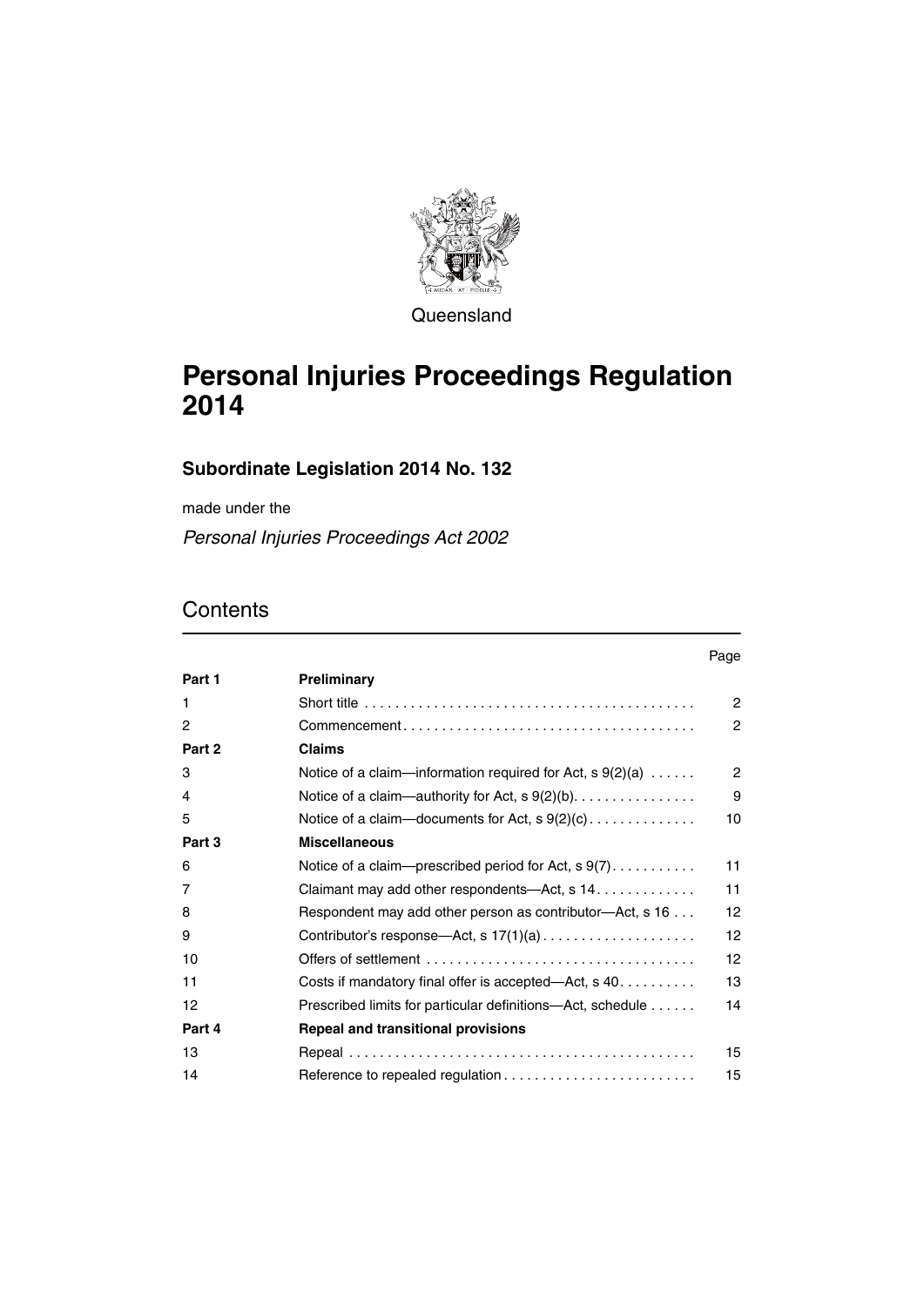Personal Injuries Proceedings Regulation 2014 Part 1 Preliminary

 $[s 1]$ 

# <span id="page-1-0"></span>Part 1 **Preliminary**

#### <span id="page-1-1"></span>**1 Short title**

This regulation may be cited as the *Personal Injuries Proceedings Regulation 2014*.

#### <span id="page-1-2"></span>**2 Commencement**

This regulation commences on 1 July 2014.

## <span id="page-1-3"></span>**Part 2 Claims**

#### <span id="page-1-4"></span>**3 Notice of a claim—information required for Act, s 9(2)(a)**

- (1) This section states the information required for section  $9(2)(a)$ of the Act.
- (2) The following particulars about the injured person are required—
	- (a) the injured person's full name, address and telephone number;
	- (b) any other name by which the injured person is, or has been, known;
	- (c) the injured person's date of birth;
	- (d) the injured person's gender;
	- (e) the name of any educational institution attended by the injured person;
	- (f) details of the injured person's consumption of alcohol or drugs, including medication, during the 12 hours before the incident.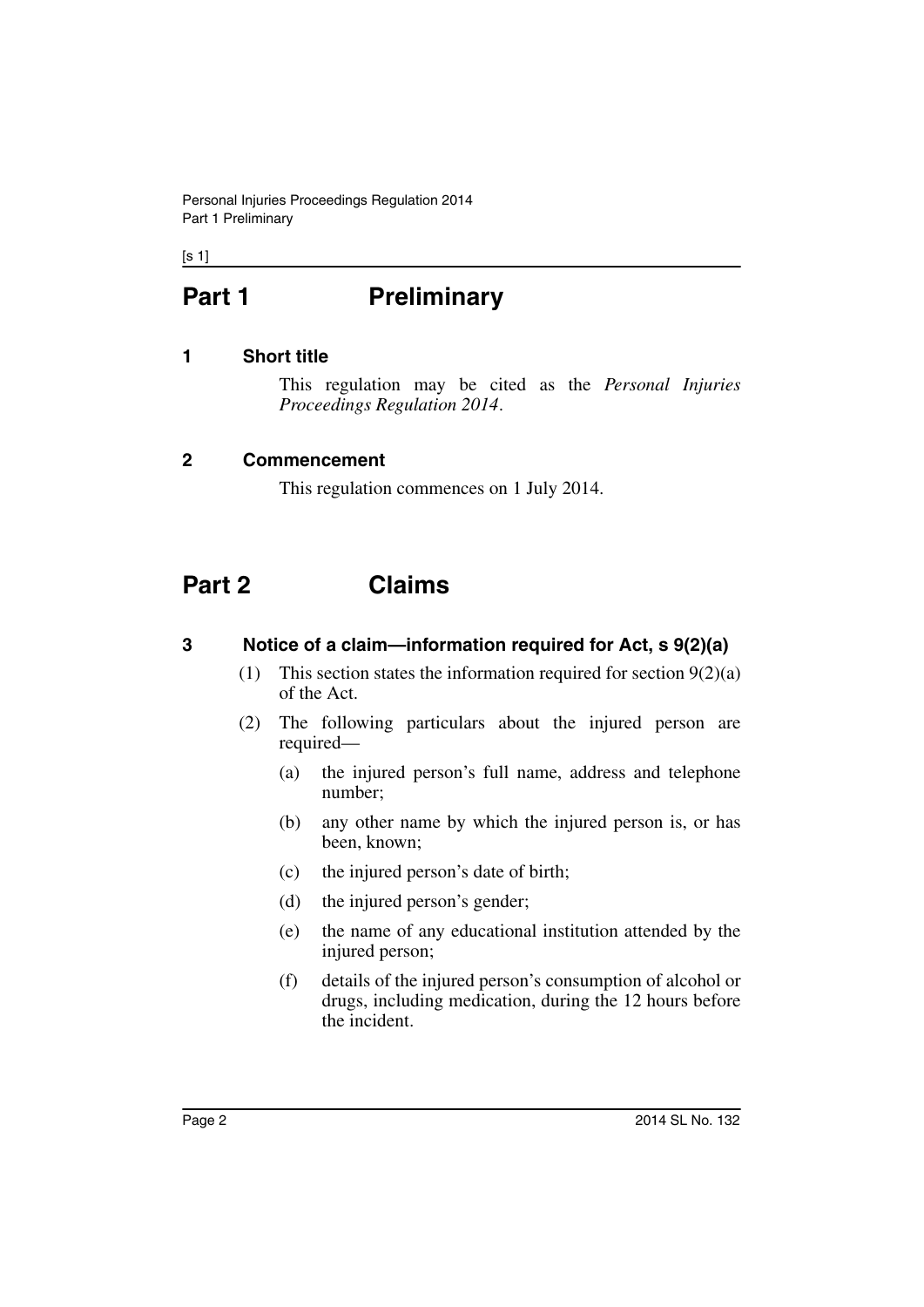- (3) The following particulars about the incident alleged to have caused the personal injury to which the claim relates are required—
	- (a) the date, time and place of the incident;
	- (b) details of how the incident happened;
	- (c) if appropriate, a diagram showing, to the best of the claimant's knowledge, the scene of the incident;
	- (d) the names, addresses and, if known, telephone numbers of any witnesses to the incident;
	- (e) the names, addresses and, if known, telephone numbers of any other persons able to provide relevant particulars about the incident;
	- (f) if an emergency response entity or an investigative entity attended the incident—
		- (i) the name of the entity; and
		- (ii) if known, the name of the person who attended the incident on behalf of the entity; and
		- (iii) the entity's and, if known, the person's contact details; and
		- (iv) if known, any reference number assigned to the incident by the entity;
	- (g) the name, address and, if known, telephone number of the person or persons who were, in the claimant's opinion, responsible for causing the incident;
	- (h) the reasons the claimant attributes responsibility to the person or persons;
	- (i) if a protective device was available for use—the nature of the device and whether the injured person was using the device when the incident happened.
- (4) The following particulars about the nature and treatment of the injured person's personal injury are required—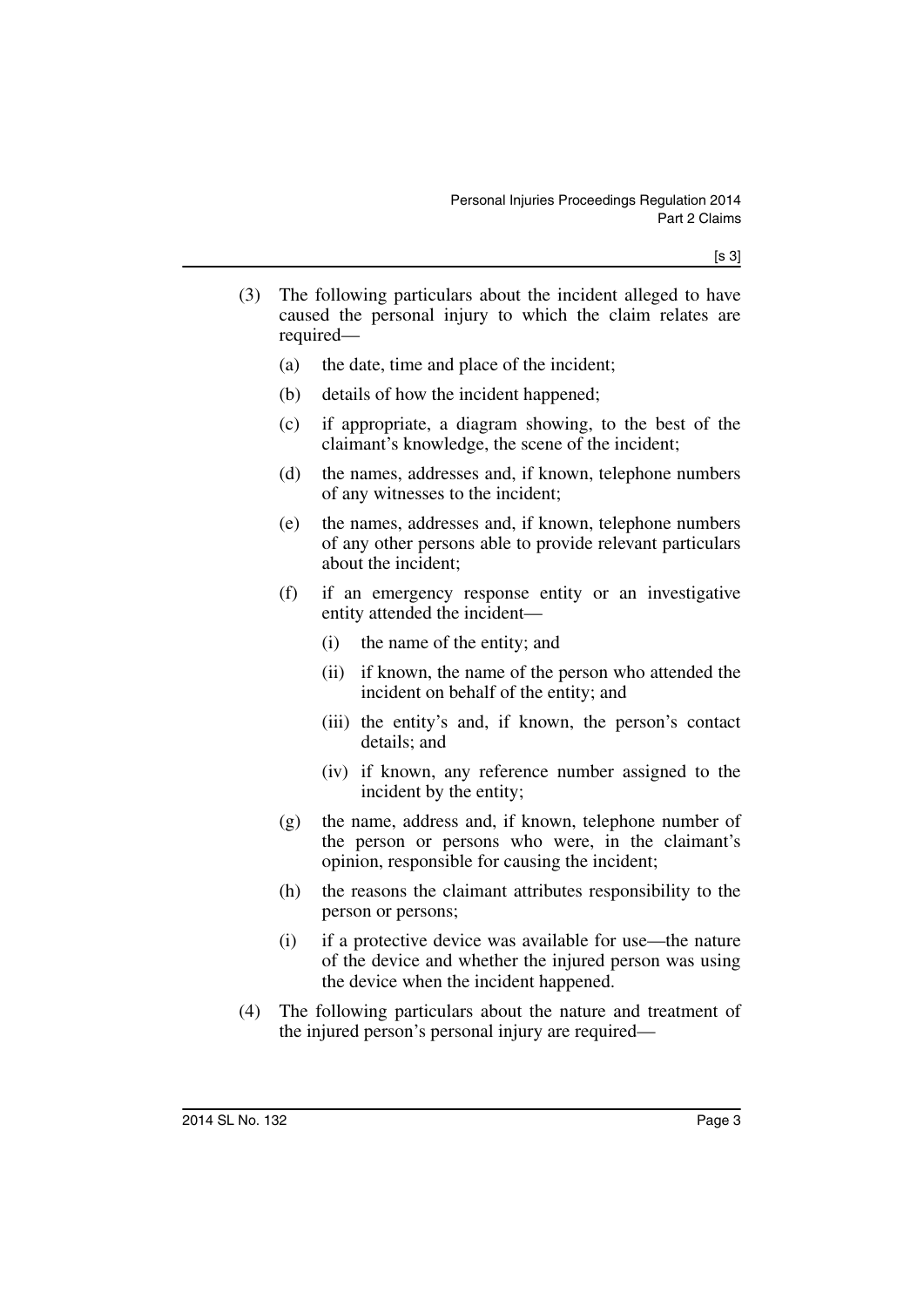- (a) a description of the personal injury suffered, including how the personal injury affects the injured person at the date of the notice of the claim;
- (b) if the injured person was or is hospitalised for treatment of the personal injury, details of the hospitalisation;
- (c) if the injured person received or is receiving medical treatment for the personal injury, details of the treatment and the name and address of the treatment provider;
- (d) if the injured person received or is receiving rehabilitation for the personal injury, details of the rehabilitation and the name and address of the rehabilitation provider;
- (e) details of any disability suffered by the injured person from the personal injury if—
	- (i) the disability is relevant to the assessment of the extent of the personal injury; or
	- (ii) the disability or its symptoms lasted for 4 weeks or more;
- (f) if the personal injury caused by the incident exacerbated a pre-existing injury or medical condition, details of how the personal injury exacerbated the pre-existing injury or condition.
- (5) The following particulars relevant to economic loss are required—
	- (a) the injured person's usual occupation and, if the injured person is currently employed, the name and address of the person's employer;
	- (b) details of the injured person's employment during the 3-year period immediately before the incident, and between the date of the incident and the date of the notice of the claim, including details of the injured person's income, the names of employers, the duration of employment and positions held;
	- (c) the injured person's gross income per week when the incident happened;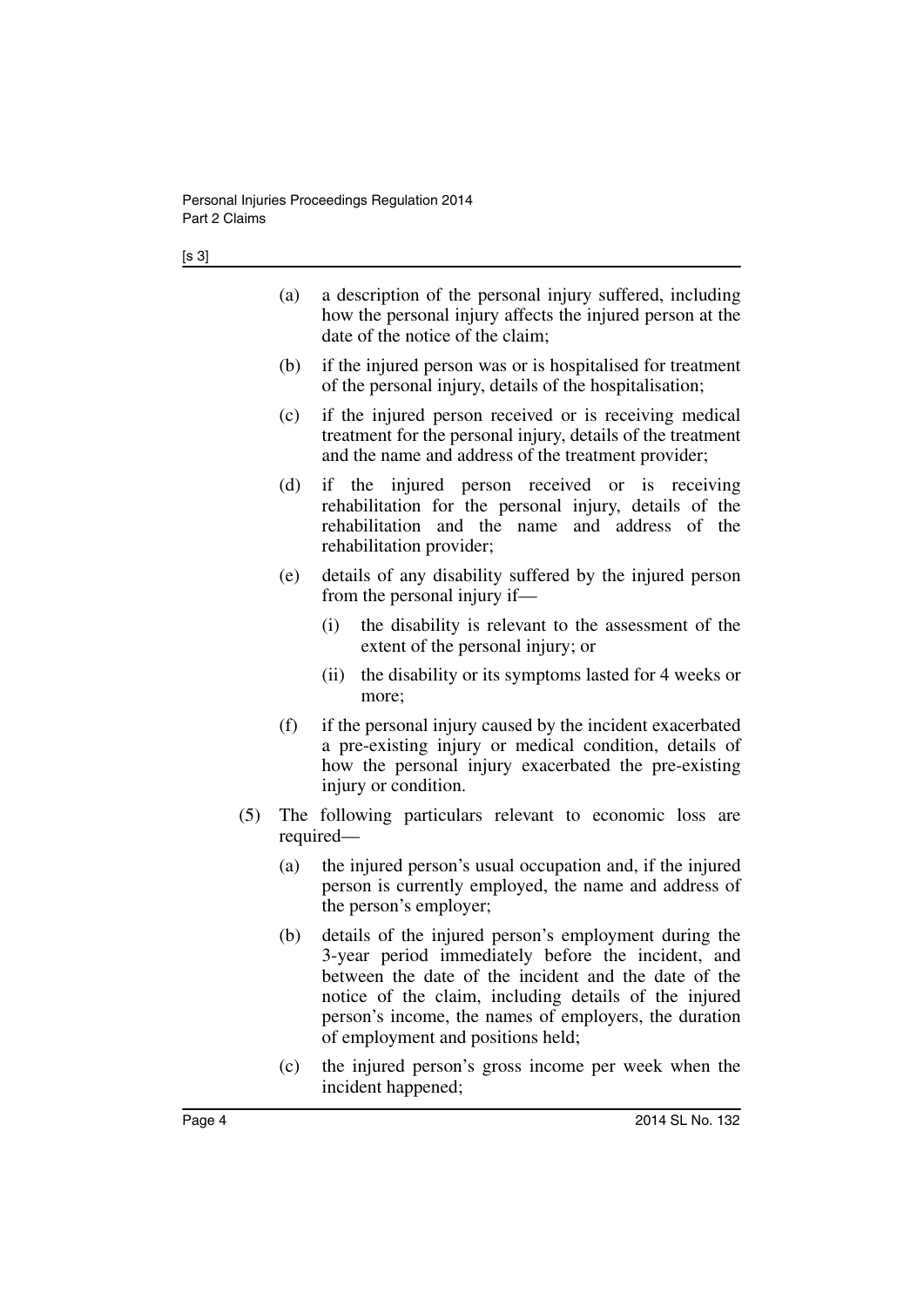- (d) full details of the nature and extent of the injured person's economic loss, as far as it can be assessed at the date of the notice of the claim;
- (e) details of all claims made by the injured person for damages, compensation or social security benefits for a disability mentioned in subsection (4)(e);
- (f) details of all amounts received by the injured person by way of damages, compensation or social security benefits for a disability mentioned in subsection  $(4)(e)$ ;
- (g) details of all claims made by the injured person for damages, compensation or social security benefits for any personal injury, illness or disability mentioned in subsection  $(6)(d)$ ;
- (h) details of all amounts received by the injured person for damages, compensation or social security benefits for any personal injury, illness or disability mentioned in subsection  $(6)(d)$ ;
- (i) whether the injured person planned, before the incident, to change occupation, work duties, hours or earnings and if so, details of the change and the steps the injured person took to implement the change;
- (j) details of any accountant used to prepare the injured person's tax or business records during the 3-year period immediately before the incident, and between the date of the incident and the date of the notice of the claim.
- (6) The following particulars of a general nature are required for a claim—
	- (a) if the injured person was examined by a doctor in relation to the personal injury to which the claim relates, the date of the first examination;
	- (b) the date the claimant first consulted a lawyer about the possibility of making a claim;
	- (c) the name, address and, if known, telephone number of any person to whom the claimant has delivered, or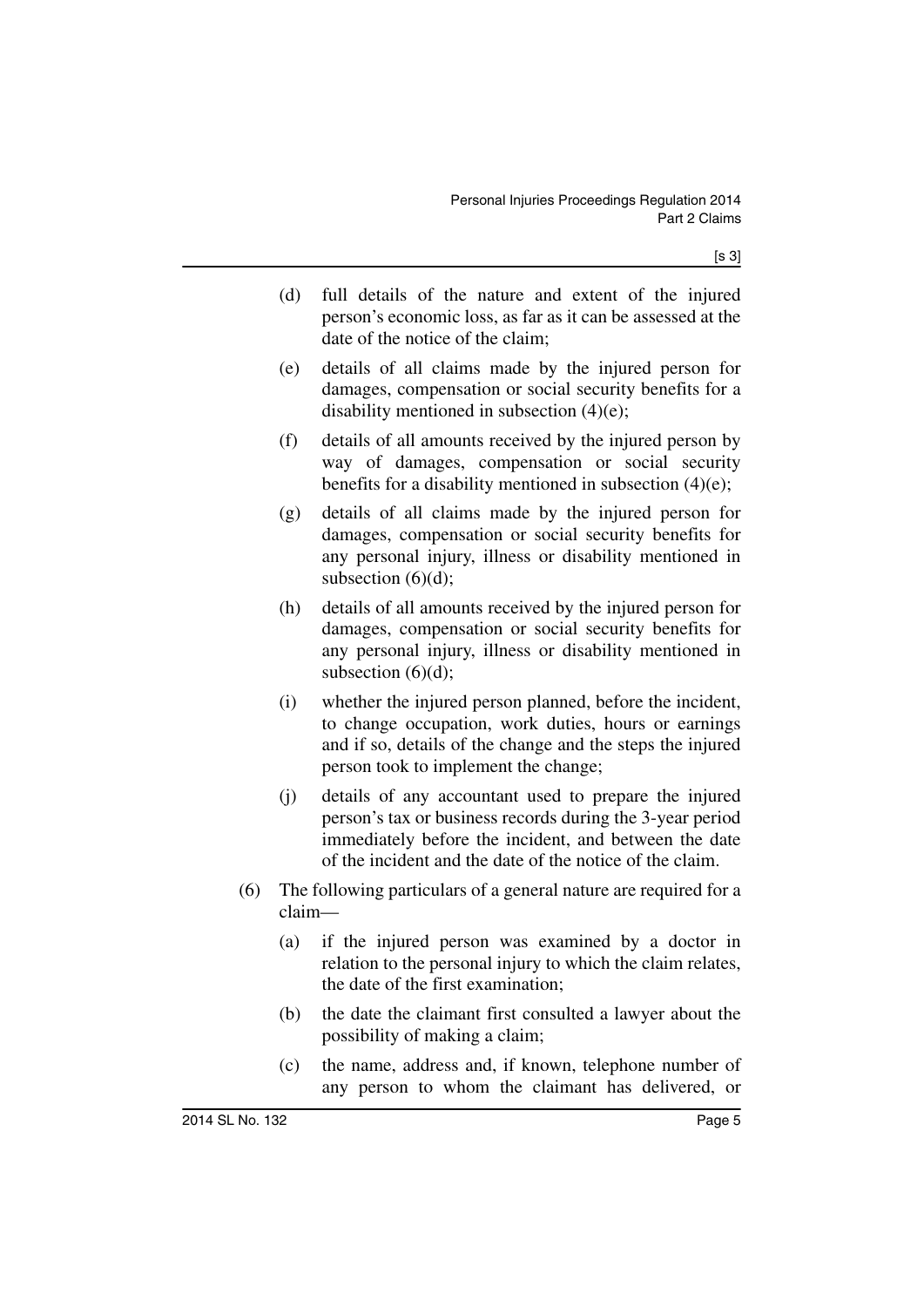intends to deliver, a notice of a claim in relation to the personal injury to which the claim relates;

- (d) details of any personal injury, illness or disability, in existence or sustained before the incident, that may affect the extent of the disabilities resulting from the personal injury to which the claim relates;
- (e) when the injured person returned to work or expects to return to work.
- (7) If the claim is a dependency claim, the following particulars about the claimant and any dependants are required—
	- (a) for the claimant—
		- (i) the claimant's full name and address; and
		- (ii) the claimant's relationship to the injured person; and
		- (iii) if the claimant was the spouse of the injured person—
			- (A) if the claimant and the injured person were married—the date and place of the marriage; or
			- (B) if the claimant and the injured person were in a registered relationship—the date on which, and the place where, the registered relationship was registered; or
			- (C) if the claimant and the injured person were de facto partners—the date on which they started living together in a de facto relationship; and
		- (iv) if the claimant suffers from any serious medical condition or disability, the nature of the condition or disability; and
		- (v) the date the claimant first consulted a lawyer about the possibility of making a claim;
	- (b) for each dependant, including the claimant if a dependant—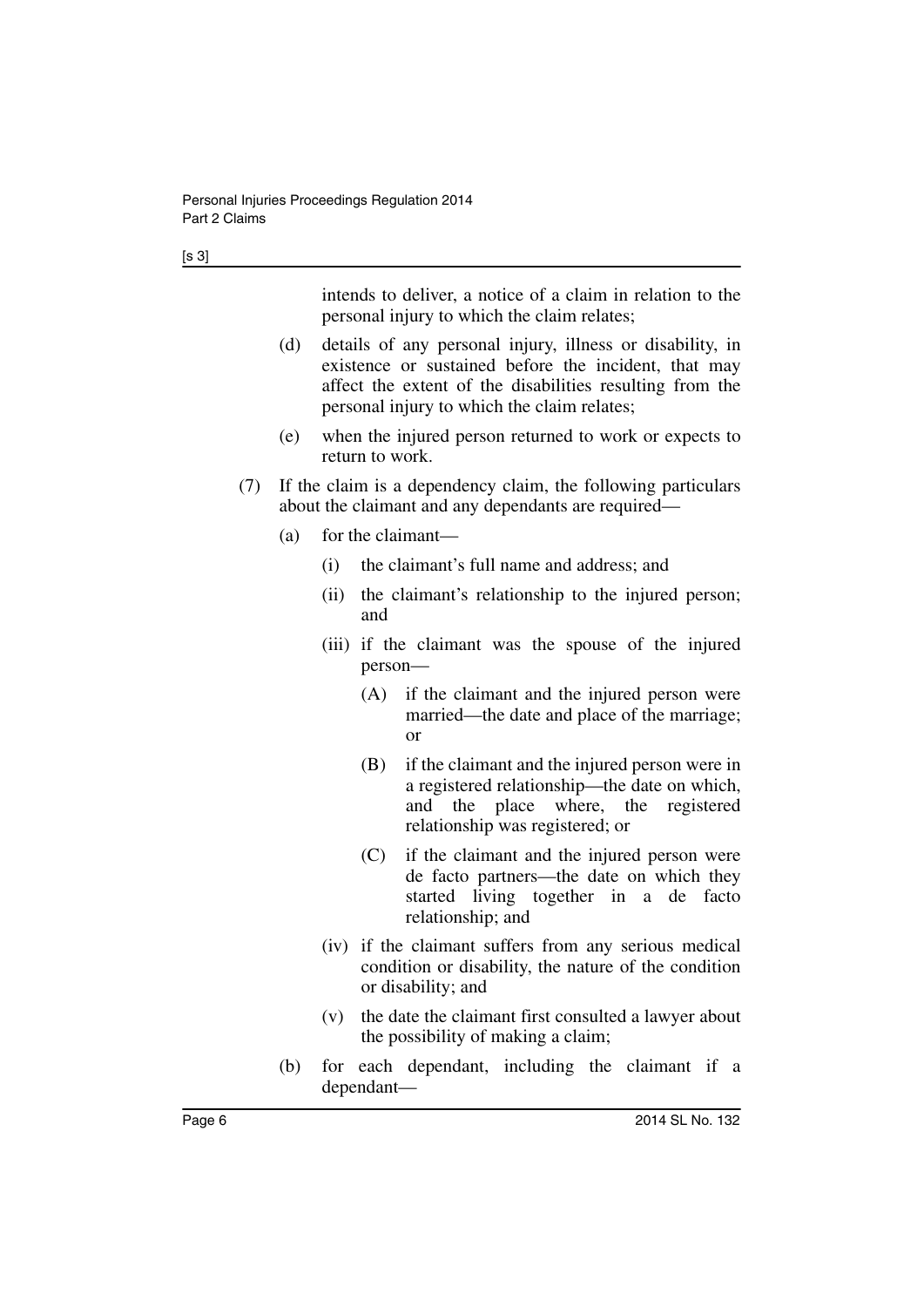- (i) the dependant's full name and residential address; and
- (ii) whether the dependant is—
	- (A) married; or
	- (B) in a registered relationship; or
	- (C) in a de facto relationship; and
- (iii) the dependant's date of birth; and
- (iv) the dependant's gender; and
- (v) the dependant's relationship to the injured person; and
- (vi) whether the dependant is a full-time student; and
- (vii) if the dependant has an independent income—the amount and source of the income; and
- (viii)if the dependant received any financial payments or other benefits from the injured person before the incident, the average amount of the payments and how often they were received; and
- (ix) if the dependant has applied for or received any financial payments or other benefits in relation to the incident, the source and amount of the payments and how often they were received; and
- (x) if the dependant suffers from any serious medical condition or disability, the nature of the condition or disability.
- (8) If the claim is a health care claim, the following particulars are also required—
	- (a) a description of the medical condition for which the injured person sought treatment;
	- (b) the aspect of the treatment alleged to have given rise to the personal injury or to have exacerbated a pre-existing injury or condition;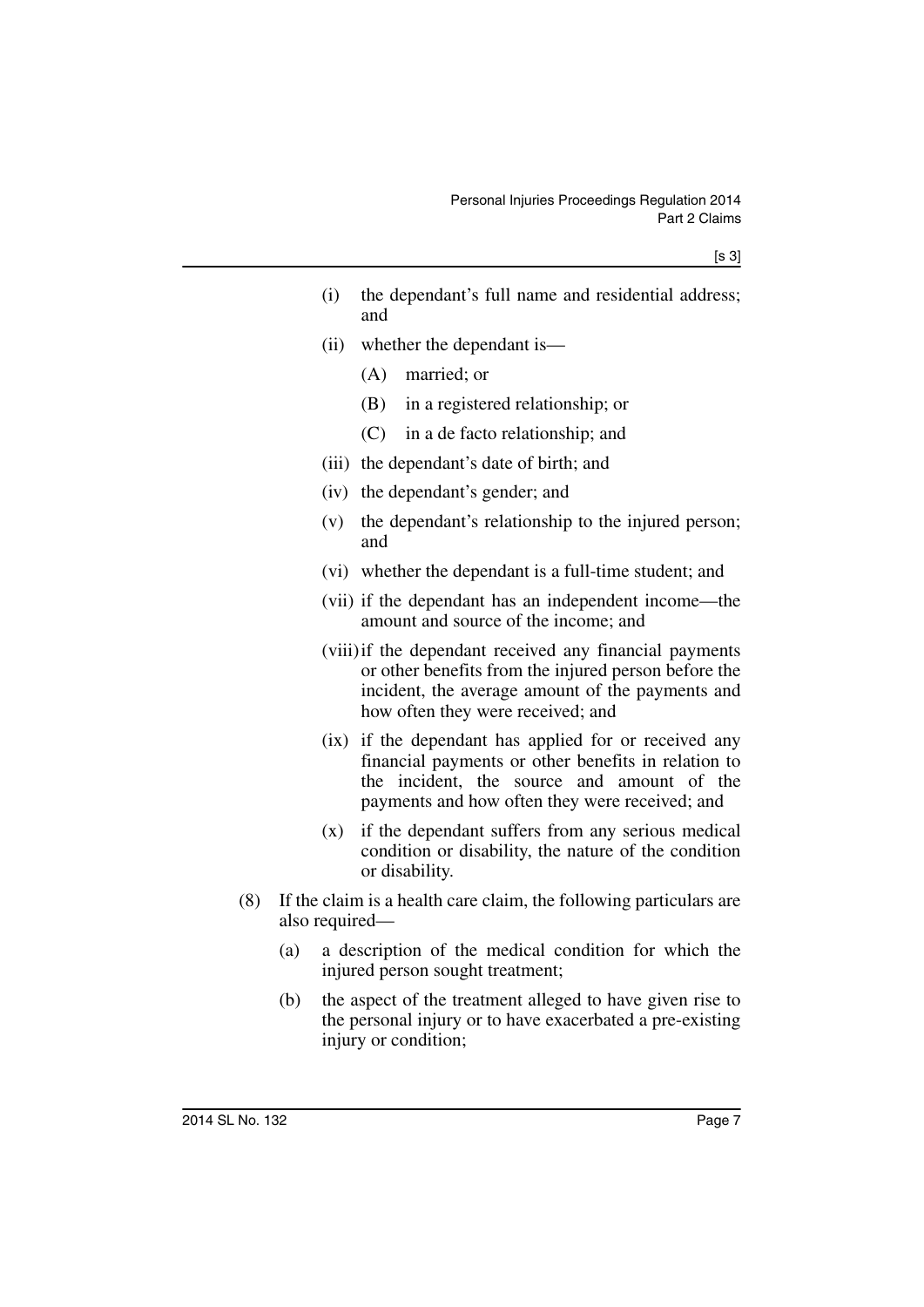- [s 3]
- (c) the nature, type and severity of symptoms alleged to have arisen from the treatment;
- (d) if applicable, the names, addresses and, if known, telephone numbers of all health care providers who treated the injured person in relation to the medical condition for which treatment was sought during the three years before receiving the treatment alleged to have given rise to the personal injury;
- (e) if the injured person made a complaint to the Health Rights Commission under the repealed *Health Rights Commission Act 1991,* the Health Quality and Complaints Commission under the repealed *Health Quality and Complaints Commission Act 2006* or the Health Ombudsman under the *Health Ombudsman Act 2013* about a person alleged to have caused the personal injury—
	- (i) the date the complaint was made; and
	- (ii) if the complaint was finalised under the repealed *Health Rights Commission Act 1991,* the repealed *Health Quality and Complaints Commission Act 2006* or the *Health Ombudsman Act 2013*, brief details of how the complaint was dealt with under the relevant Act and the date the complaint was finalised;
- (f) if the claim relates to or includes an alleged failure of the health care provider to inform or adequately inform the injured person of the risks involved in the treatment sought—
	- (i) the date, time and place of each consultation with the health care provider at which information of the risks should have been given; and
	- (ii) if written or oral information or a warning was given to the injured person by the health care provider about the treatment—
		- (A) the date and place the information or warning was given; and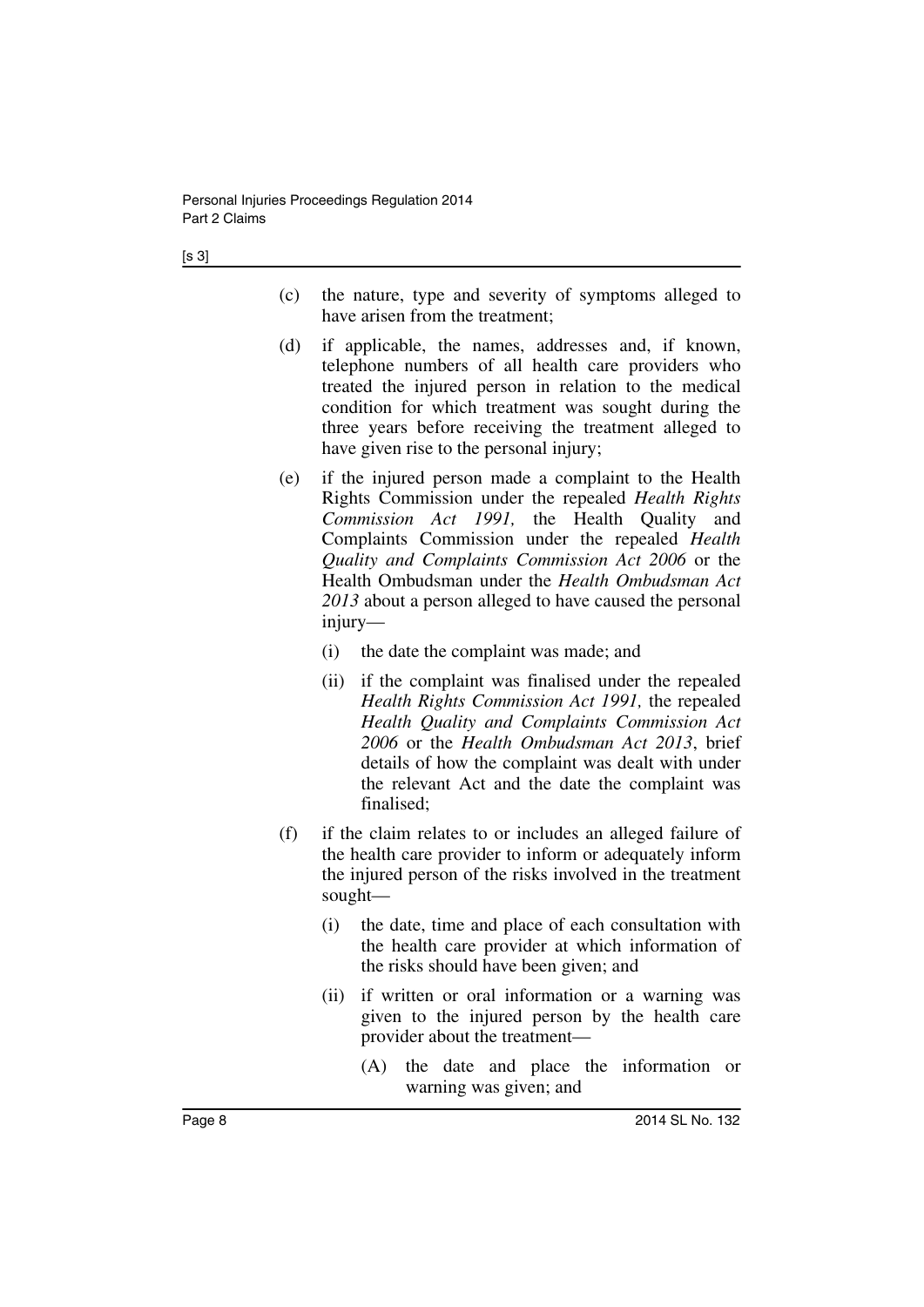$[s 4]$ 

- (B) details of the information or warning including what the injured person was informed or warned about; and
- (iii) the risks about which the injured person should have been informed or adequately informed by the health care provider;
- (g) if written or oral consent was given by the injured person to the health care provider about the treatment alleged to have given rise to the personal injury, the date and place the consent was given;
- (h) the names, addresses and, if known, telephone numbers of all health care providers who provided the injured person with information or explanations about the personal injury or an exacerbation of a pre-existing injury alleged to have arisen from the treatment.

#### <span id="page-8-0"></span>**4 Notice of a claim—authority for Act, s 9(2)(b)**

For section  $9(2)(b)$  of the Act, the records and sources of information relevant to the claim to which the person or the person's insurer is authorised to have access are—

- (a) if the personal injury exacerbated a pre-existing injury or condition—
	- (i) any records in the possession of any insurer involved in the claim for the pre-existing injury or condition relevant to the pre-existing injury or condition; and
	- (ii) any reports or clinical notes in the possession of a health care provider who treated or assessed the injured person for the pre-existing injury or condition; and
- (b) records in the possession of a department, agency or instrumentality of the Commonwealth, the State or another State administering police, transport, taxation or social welfare law relevant to an investigation of the incident alleged to have given rise to the personal injury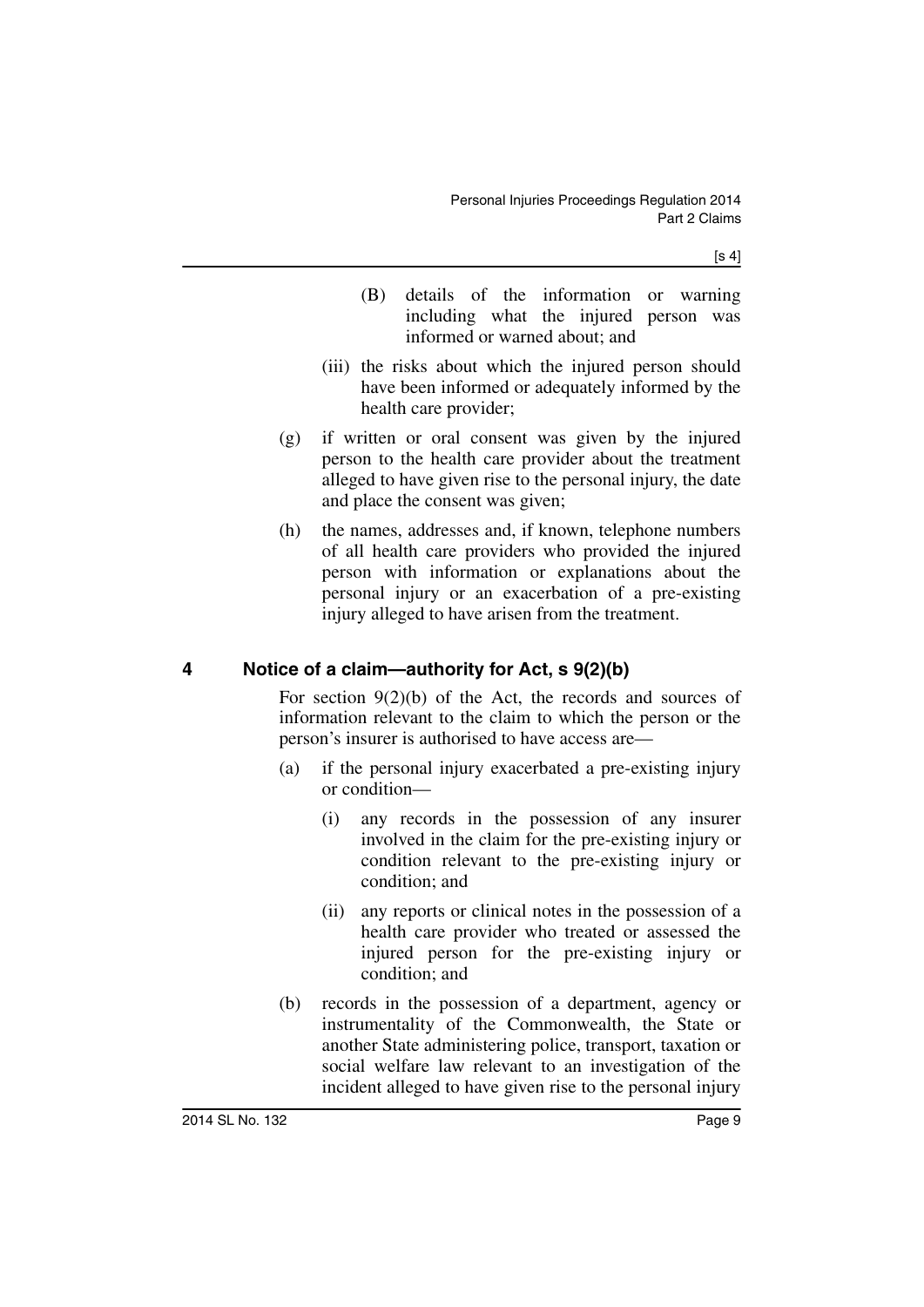$[s 5]$ 

to which the claim relates or to assessing economic loss; and

- (c) reports and clinical notes in the possession of a hospital, including a private hospital, at which the injured person received treatment relevant to the personal injury to which the claim relates; and
- (d) records in the possession of an ambulance or other emergency service that treated or assisted the injured person relevant to the personal injury to which the claim relates; and
- (e) reports or clinical notes in the possession of a health care provider who treated or assessed the injured person relevant to the personal injury to which the claim relates; and
- (f) wage, leave and work history records in the possession of an employer (or previous employer) of the injured person, and if the claim is a dependency claim, of each dependant; and
- (g) academic records in the possession of any educational institution attended by the injured person and, if the claim is a dependency claim, of each dependant.

#### <span id="page-9-0"></span>**5 Notice of a claim—documents for Act, s 9(2)(c)**

- (1) For section  $9(2)(c)$  of the Act, part 1 of the notice of a claim must be accompanied by the following documents—
	- (a) for a claim other than a health care claim, a copy of any certificate signed by a doctor relevant to the personal injury to which the claim relates that is in the claimant's possession;
	- (b) for a dependency claim, a copy of the injured person's death certificate;
	- (c) for a health care claim, a copy of any advice or warnings provided to the injured person by a health care provider about the treatment alleged to have given rise to the personal injury that is in the claimant's possession;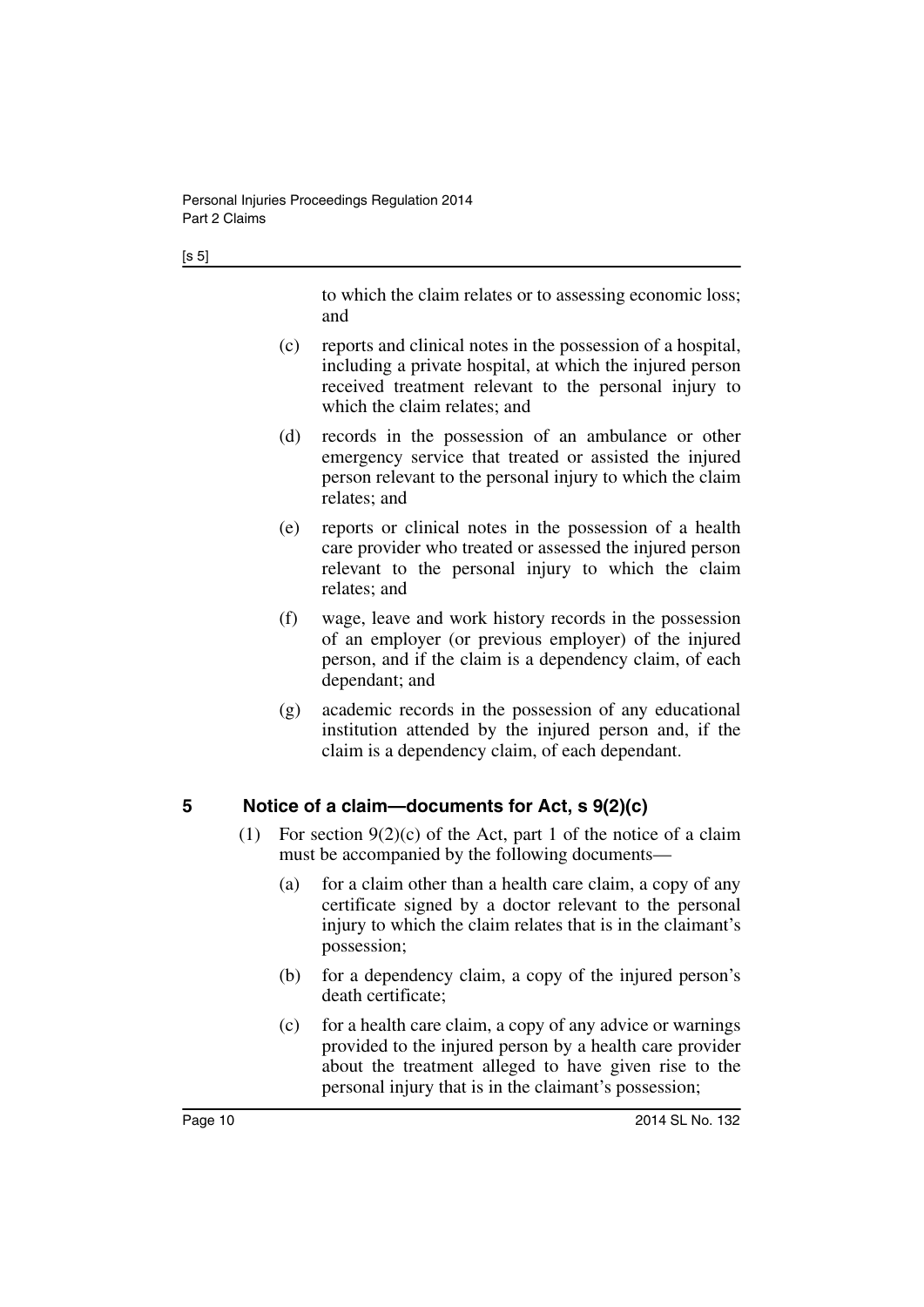- (d) for a health care claim, a copy of any consent provided to the health care provider by the injured person about the treatment alleged to have given rise to the personal injury that is in the claimant's possession.
- (2) For section  $9(2)(c)$  of the Act, part 2 of the notice of a claim must be accompanied by a copy of any other document relevant to the personal injury, economic loss, treatment or rehabilitation that is in the claimant's possession.

## <span id="page-10-0"></span>**Part 3 Miscellaneous**

#### <span id="page-10-1"></span>**6 Notice of a claim—prescribed period for Act, s 9(7)**

For section 9(7) of the Act, the period prescribed is the period ending on the later of the following days—

- (a) the day 1 month after the person receives part 1 of the notice of claim;
- (b) the day 7 days after the person identifies another person against whom a proceeding might be started by the claimant based on the claim.

#### <span id="page-10-2"></span>**7 Claimant may add other respondents—Act, s 14**

- (1) For section 14(1) of the Act, the time prescribed within which a claimant may add someone else as a respondent is the later of the following days—
	- (a) the day by which part 1 of a notice of a claim must be given by the claimant under section 9(3) of the Act;
	- (b) the day 1 month after the claimant receives information under section  $10(1)(c)(ii)$  of the Act:
	- (c) the day 1 month after the claimant receives a copy of a contribution notice given to the claimant under section 16(3) of the Act.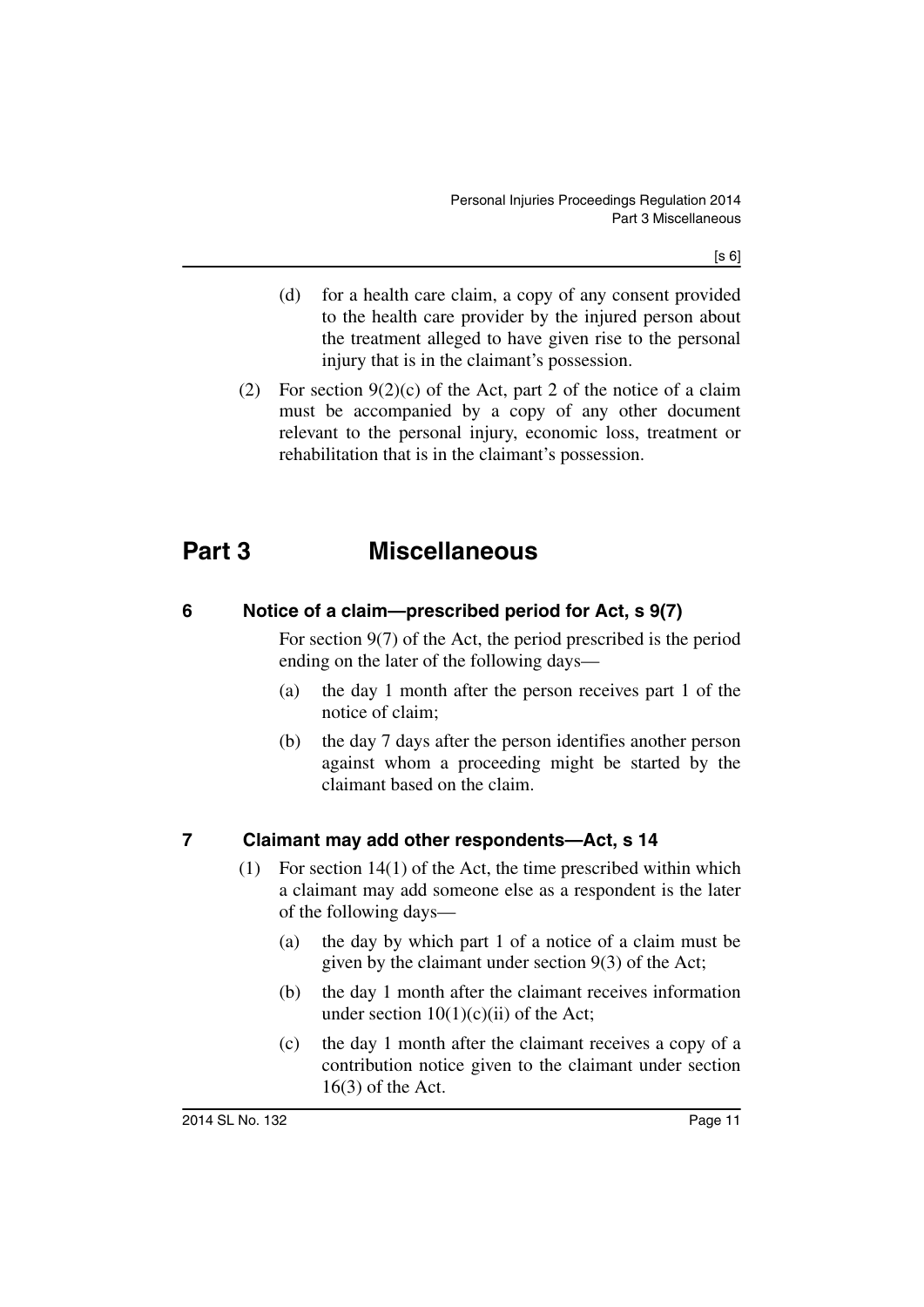#### [s 8]

(2) For section 14(3)(b) of the Act, the time prescribed is 7 days.

#### <span id="page-11-0"></span>**8 Respondent may add other person as contributor—Act, s 16**

- (1) For section 16(1) of the Act, the time prescribed is the later of the following—
	- (a) 3 months after the respondent receives part 1 of the notice of a claim under section 9 of the Act;
	- (b) 7 days after the respondent identifies someone else as a contributor.
- (2) For section 16(3) of the Act, the time prescribed is 7 days.

#### <span id="page-11-1"></span>**9 Contributor's response—Act, s 17(1)(a)**

For section  $17(1)(a)$  of the Act, the contributor's response must state the following—

- (a) the contributor's full name;
- (b) the contributor's business address;
- (c) the contributor's postal address;
- (d) the name and contact details of the contributor's legal representatives, if appointed;
- (e) the contributor's ABN, if any;
- (f) if the contributor is a corporation—
	- (i) the corporation's ACN; and
	- (ii) the corporation's registered office.

#### <span id="page-11-2"></span>**10 Offers of settlement**

- (1) An offer of settlement made by a respondent to a claimant must, if the claimant is not represented by a lawyer, be accompanied by an explanatory statement.
- (2) The explanatory statement must include the following statement—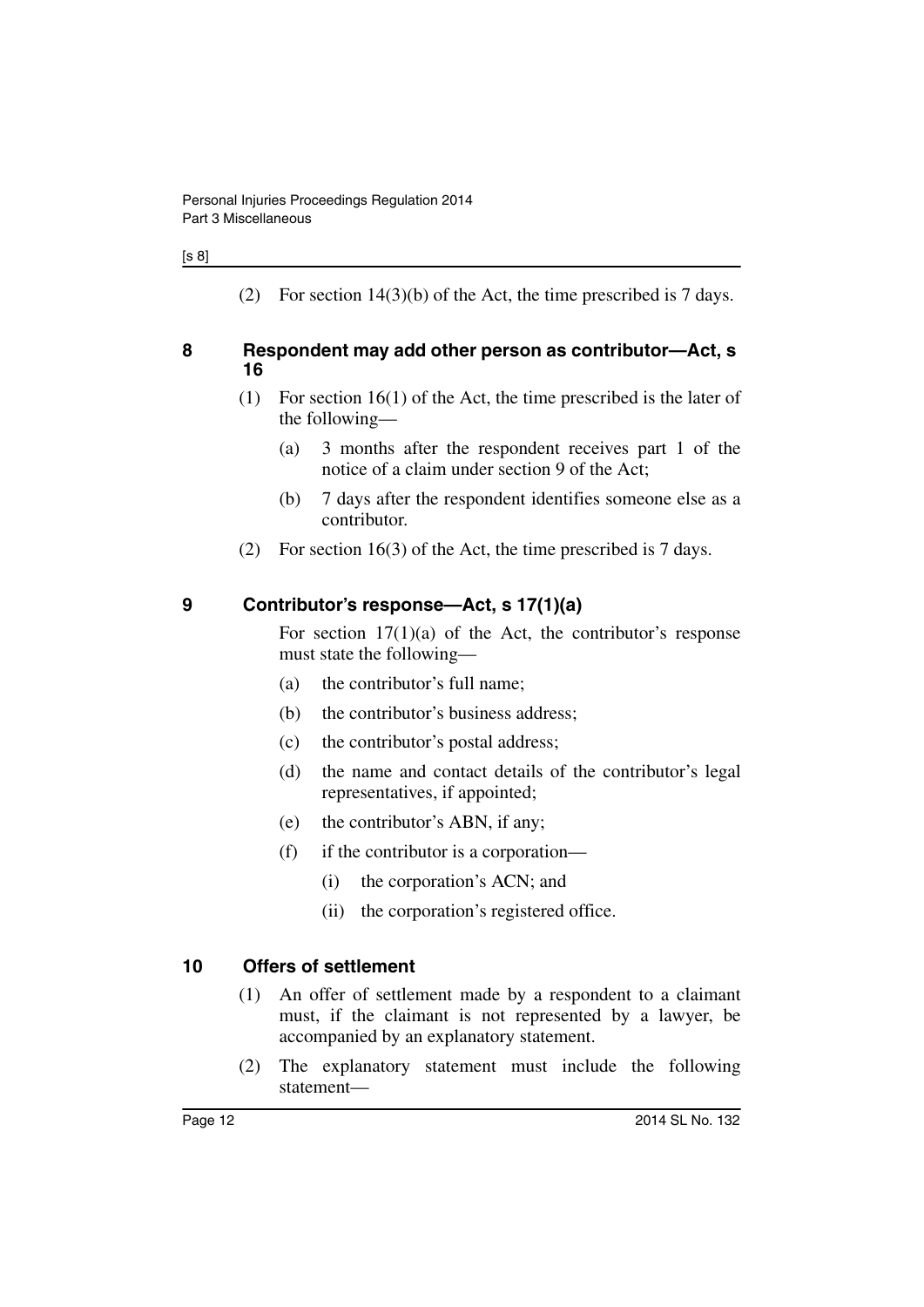'Your acceptance of this offer of settlement will finalise this claim and you will not be able to make any further claim or receive any further payment from (name of the respondent) for personal injury you received arising out of this incident.

If you have a concern about accepting this offer of settlement, you should seek legal advice.'.

#### <span id="page-12-0"></span>**11 Costs if mandatory final offer is accepted—Act, s 40**

- (1) For section 40 of the Act, if a mandatory final offer for more than the lower offer limit but not more than the upper offer limit is accepted, the claimant is entitled to payment of costs on the following bases—
	- (a)  $100\%$  of item 1 costs;
	- (b) 50% of item 5 costs on the basis that preparations for trial and a directions conference have been undertaken;
	- (c) the claimant's cost of legal representation at the compulsory conference (if applicable) at the rate of \$175 for the first hour and \$150 for each hour after the first, and, for a period of less than 1 hour, the relevant proportion of the appropriate hourly rate;
	- (d) the claimant's costs of an application to the court up to a maximum of \$400 for each application;
	- (e) reasonable disbursements if documentary evidence supporting the disbursements is available.
- (2) However, if the amount calculated under subsection (1) is more than the declared costs limit, the claimant's entitlement is limited to the declared costs limit.
- (3) In this section—

*item 1 costs* means costs allowable under the *Uniform Civil Procedure Rules 1999*, schedule 3, part 2, item 1.

*item 5 costs* means costs allowable under the *Uniform Civil Procedure Rules 1999*, schedule 3, part 2, item 5.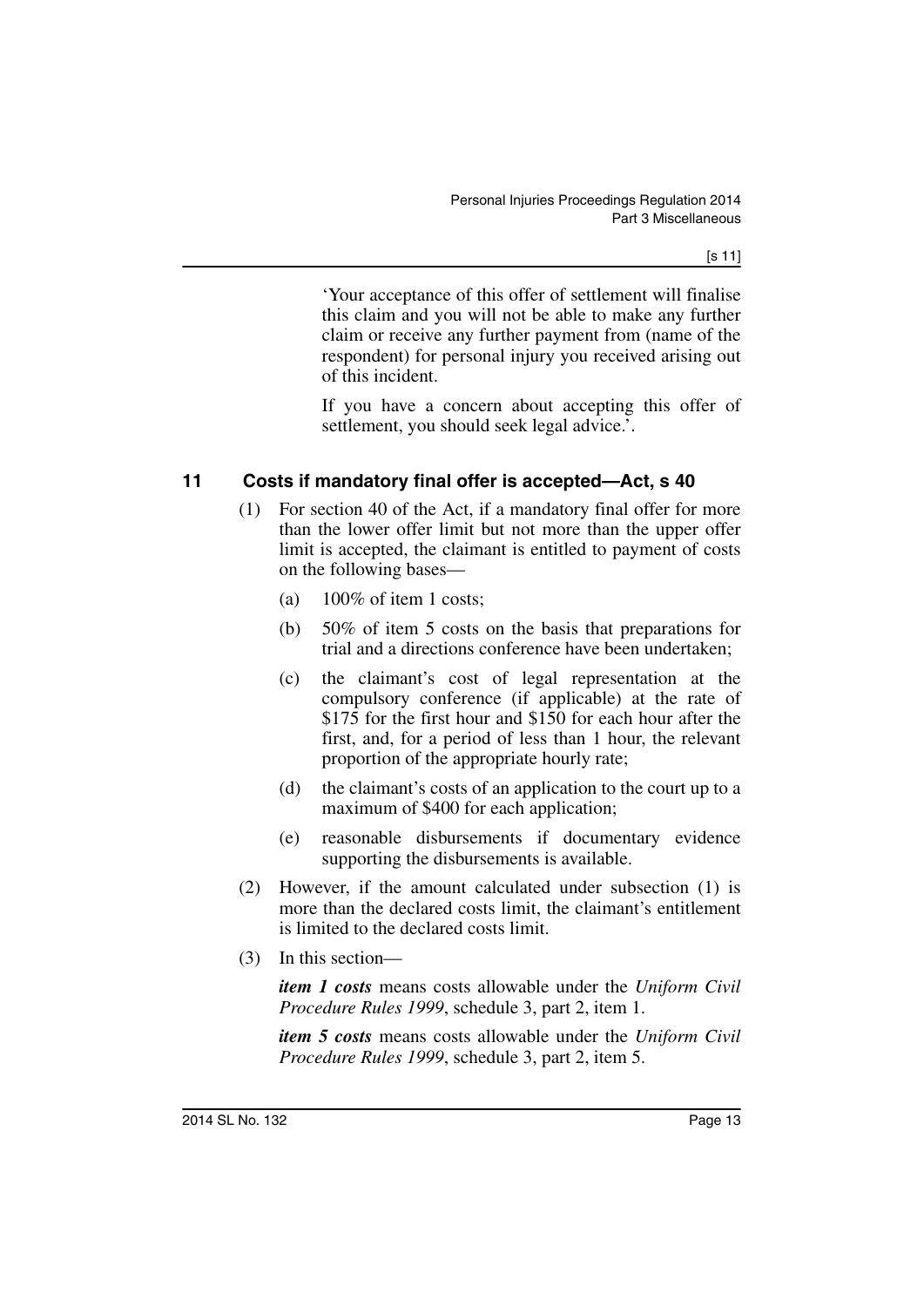#### <span id="page-13-0"></span>**12 Prescribed limits for particular definitions—Act, schedule**

- (1) For the Act, schedule, definition *declared costs limit*, the amount prescribed is—
	- (a) for an injury arising on and from 2 December 2002 to and including 30 June 2010—\$2500; or
	- (b) for an injury arising on and from 1 July 2010 to and including 30 June 2011—\$2950; or
	- (c) for an injury arising on and from 1 July 2011 to and including 30 June 2012—\$3040; or
	- (d) for an injury arising on and from 1 July 2012 to and including 30 June 2013—\$3210; or
	- (e) for an injury arising on and from 1 July 2013 to and including 30 June 2014—\$3380; or
	- (f) for an injury arising on and from 1 July 2014—\$3510.
- (2) For the Act, schedule, definition *lower offer limit*, the amount prescribed is—
	- (a) for an injury arising on and from 2 December 2002 to and including 30 June 2010—\$30000; or
	- (b) for an injury arising on and from 1 July 2010 to and including 30 June 2011—\$35340; or
	- (c) for an injury arising on and from 1 July 2011 to and including 30 June 2012—\$36400; or
	- (d) for an injury arising on and from 1 July 2012 to and including 30 June 2013—\$38390; or
	- (e) for an injury arising on and from 1 July 2013 to and including 30 June 2014—\$40460; or
	- (f) for an injury arising on and from 1 July  $2014$ —\$41990.
- (3) For the Act, schedule, definition *upper offer limit*, the amount prescribed is—
	- (a) for an injury arising on and from 2 December 2002 to and including 30 June 2010—\$50000; or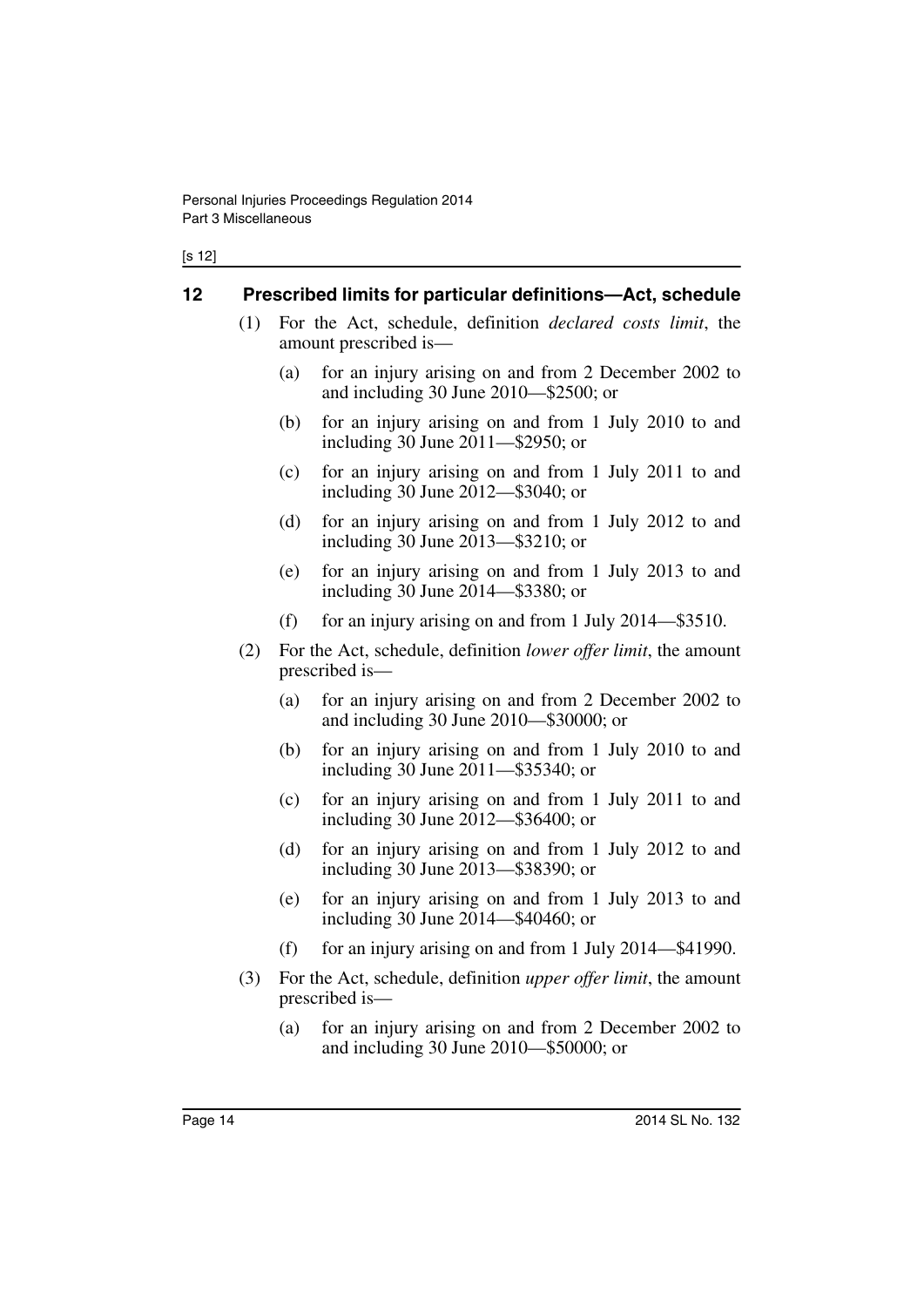[s 13]

- (b) for an injury arising on and from 1 July 2010 to and including 30 June 2011—\$58900; or
- (c) for an injury arising on and from 1 July 2011 to and including 30 June 2012—\$60670; or
- (d) for an injury arising on and from 1 July 2012 to and including 30 June 2013—\$63990; or
- (e) for an injury arising on and from 1 July 2013 to and including 30 June 2014—\$67450; or
- (f) for an injury arising on and from 1 July  $2014 $70010$ .

### <span id="page-14-0"></span>**Part 4 Repeal and transitional provisions**

#### <span id="page-14-1"></span>**13 Repeal**

The Personal Injuries Proceedings Regulation 2002, SL No. 192 is repealed.

#### <span id="page-14-2"></span>**14 Reference to repealed regulation**

- (1) From the commencement of this regulation, a reference in a document to the repealed regulation is, if the context permits, taken to be a reference to this regulation.
- (2) Subsection (1) does not limit the application of the *Acts Interpretation Act 1954*, section 14H.
- (3) In this section—

*repealed regulation* means the *Personal Injuries Proceedings Regulation 2002* as in force before the commencement of this regulation.